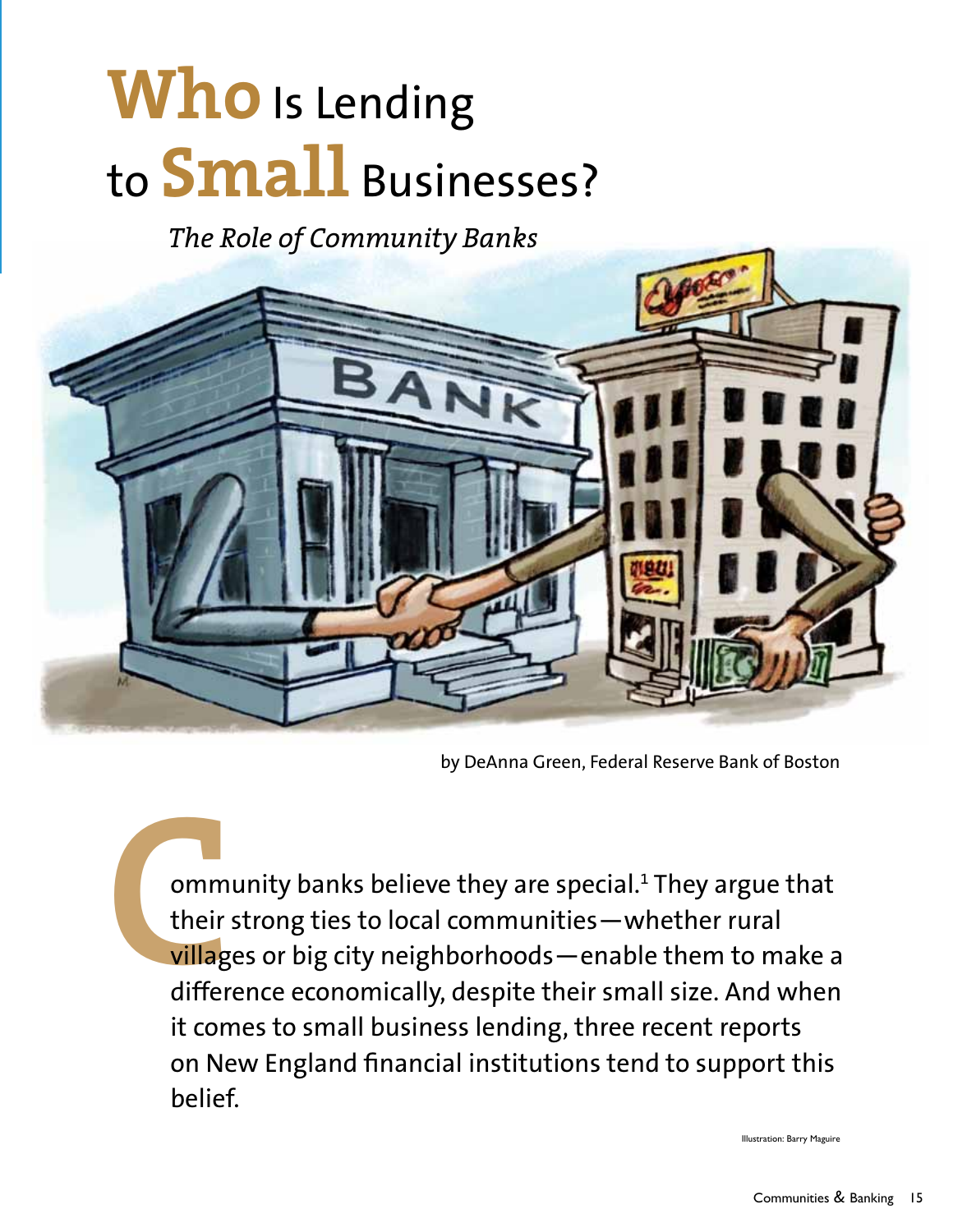## **Percentage Change in Small Business Lending Volume at Community Banks**



Since the economic crisis, many observers have documented a decrease in lending to smaller businesses. For example, the U.S. Small Business Administration Office of Advocacy found that lending to small business declined by 6.2 percent from 2009 to 2010. The smallest loans—below \$100,000—dropped by 5.5 percent in 2008-2009.2

But despite those nationwide statistics, which represent lending by all banks, recent lending data seem to indicate that smaller banks in Massachusetts and New Hampshire continued to lend through the recession. Three recent studies found that larger national banks and out-of-state lenders decreased small business lending in Massachusetts and New Hampshire, while local banks stepped up to provide a greater proportion of small business credit.

Complementing the regional reports, national data from the U.S. Small Business Administration, released in February 2011, show a decline in small business loans by the biggest banks since 2009, while lending by banks with less than \$500 million in assets remained remarkably stable. (See "Value of Small Business Loans.")

#### **Increased Lending**

The Massachusetts Community and Banking Council (MCBC) evaluates small business lending trends using Community Reinvestment Act lending data.3 MCBC found that in 2009, for the second year in a row, local lenders increased market share in small business loans—after years of market

share losses to out-of-state lenders.<sup>4</sup> By far, most small business loans in Massachusetts were underwritten by local lenders. For 2009, local lenders originated \$2.6 billion in loans; credit card lenders, \$488.1 million; other out-of-state lenders, \$564.5 million. Overall in 2009, small business lending that banks reported under CRA lending was down, both in the state and nationwide, according to MCBC.

Another Massachusetts study examined all "small business lending" (for smaller banks, small business lending reporting is voluntary under CRA), not just CRA loans. The Massachusetts Bankers Association (MBA) found that local lenders increased lending consistently throughout the recession, between 2007 and late 2010.<sup>5</sup> Nationally, small business lending by community banks increased only in 2008 and declined in the following two years. (See "Percentage Change in Small Business Lending.")

According to the MBA, community banks increased their volume of small business lending by 5.3 percent, 6.7 percent, and 1.2 percent in 2008, 2009, and the first nine months of 2010, respectively. Cumulatively over the two years and nine months reported, community banks increased small business lending by \$1.21 billion.<sup>6</sup>

The New Hampshire Bankers Association also found that community banks in that state increased small business lending between 2007 and 2010. Small business lending volume increased by \$231 million over the three years.

During the same time period, national

credit card banks saw a significant reduction of their lending activity in both states, reducing their market share for the first time in years. The dollar amount of credit card loans to small business was down 67 percent in 2009 and 26 percent in 2008. A March 2010 survey by Greenwich Associates also found evidence of a move away from larger banks. Greenwich found that about half the small and midsized businesses it surveyed borrowed from a lender outside the top 20 U.S. institutions.<sup>7</sup>

Bruce Claflin, relationship manager in the Boston Fed's Financial Institution Relations and Outreach (FIRO) group, regularly visits financial institutions to talk about the economy and lending trends. He reports that executives at community banks consistently maintain that their small business lending has not been restricted, changed, or otherwise altered in any way that would affect the supply of credit to borrowers. They maintain that the criteria they have used to evaluate qualified borrowers—character, capacity (cash flow), capital, collateral, economic conditions have remained the same throughout the recession.

They explain that they make their decisions differently from large banks. For example, although they do want to know borrowers' credit scores, that may not be the first consideration during the application process. A 2004 study found that, when deciding whether or not to make a loan, the smallest community banks (under \$1 billion in assets) relied more on a borrower's character. Larger institutions were more likely to use standard criteria obtained from financial statements.8

Coming out of the recession, New England community bankers are saying that they perceive a lower overall demand from established businesses. Their observation is supported by a January 2011 National Federation of Independent Business (NFIB) survey, in which 91 percent of respondents said either that credit needs were met or that they were not interested in borrowing. Greg Tewksbury, president and CEO of Savings Bank of Walpole in Walpole, New Hampshire, says, "We have a tremendous desire to lend, but there is still a perception that bankers are being tightfisted. For stronger borrowers it's a buyers' market."

Community bankers note that applicants struggling with recent credit issues or low sales will naturally find it difficult to borrow. Their anecdotal evidence parallels the results of a 2010 Boston Fed survey.<sup>9</sup>